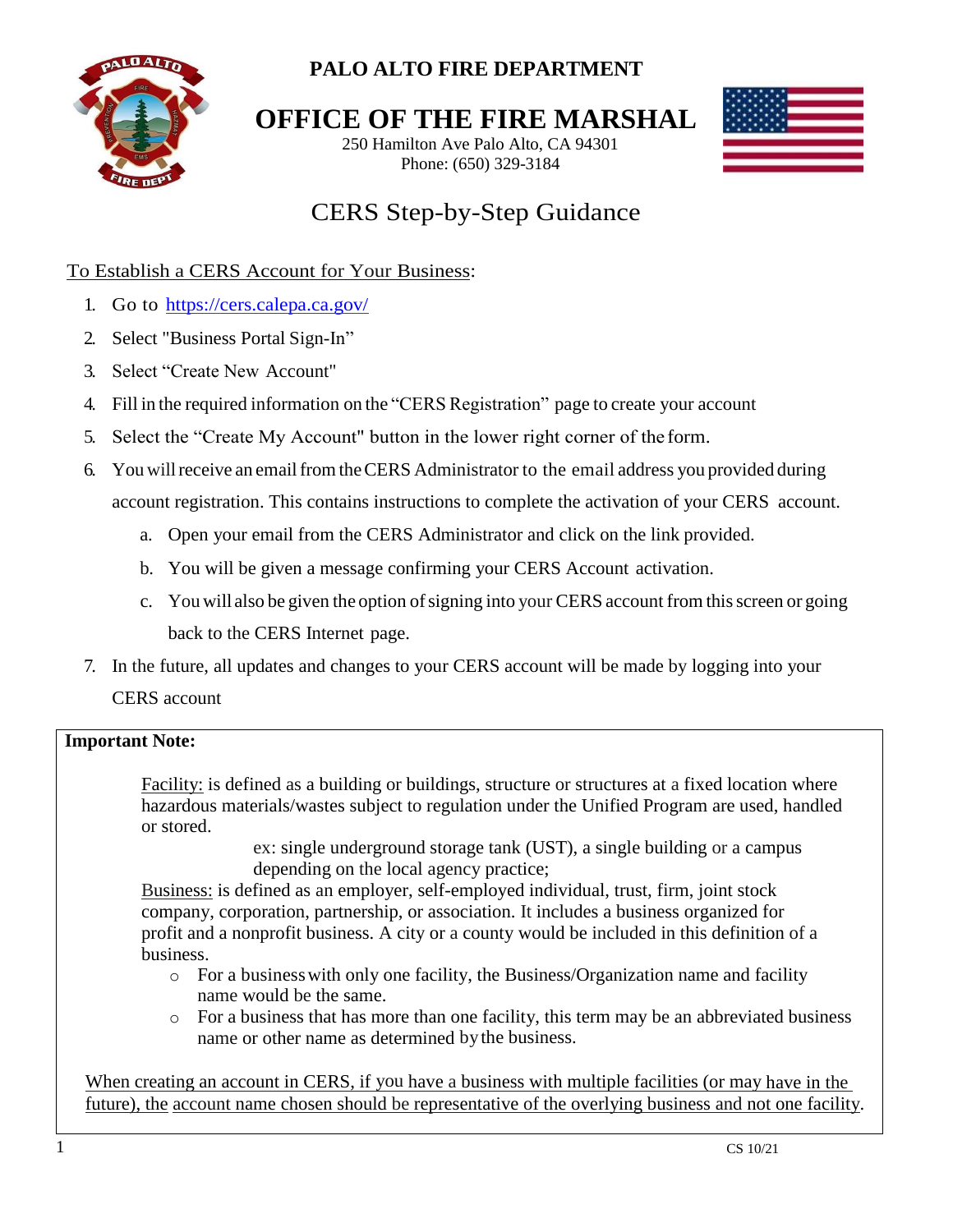To Subsequently Log-in to your CERS Account:

- 1. Go to <https://cersbusiness.calepa.ca.gov/Account/SignIn?ReturnUrl=%2f>
- 2. Click on "Business Portal Sign-In"
- 3. Enter your CERS account Username and click "Next"
- 4. Enter your CERS account Password and click"Next"
- 5. The first time you enter your CERS account, it is necessary to 'link' your CUPA\* facility(ies) to your CERS account. You are given two options to choose from:
	- 1. "Request Access to an Existing CERS Business" use if you previously entered data into CERS to find

your facility or facilities and 'link' it or them to your CERS account

- 2. "Add a New Facility"- if you don't find facility, if your facility is new, or has never filed an HMBP
- 6. Subsequent sign-ins to your CERS account will go directly to your CERS Homepage. List all of the facilities connected to your account. A click on the facility choice will take you directly to the homepage for that facility.

\*A **CUPA** is a Certified Unified Program Agency, which is authorized to carry out several of the various hazardous materials regulatory programs administered by the State and City.

#### The Homepage:

Once you've created a CERS account, every time you sign in you will be directed to your Business Homepage. As its name implies, the Homepage is a starting point. From this page, you submit information about your facilities to be in compliance.

You can access Common Tasks from the Home page:

- 1. "Start Facility Submittal"
- 2. "Add Facility"
- 3. "Manage People/Users"
- 4. "Contact Your Local Regulator(s)"
- 5. "Action Required"
- 6. "Notifications for my Business" keeps a running record of all notifications and correspondence between the CERS Administrator, the CERS Account and the Regulator for the facilities within their jurisdictions.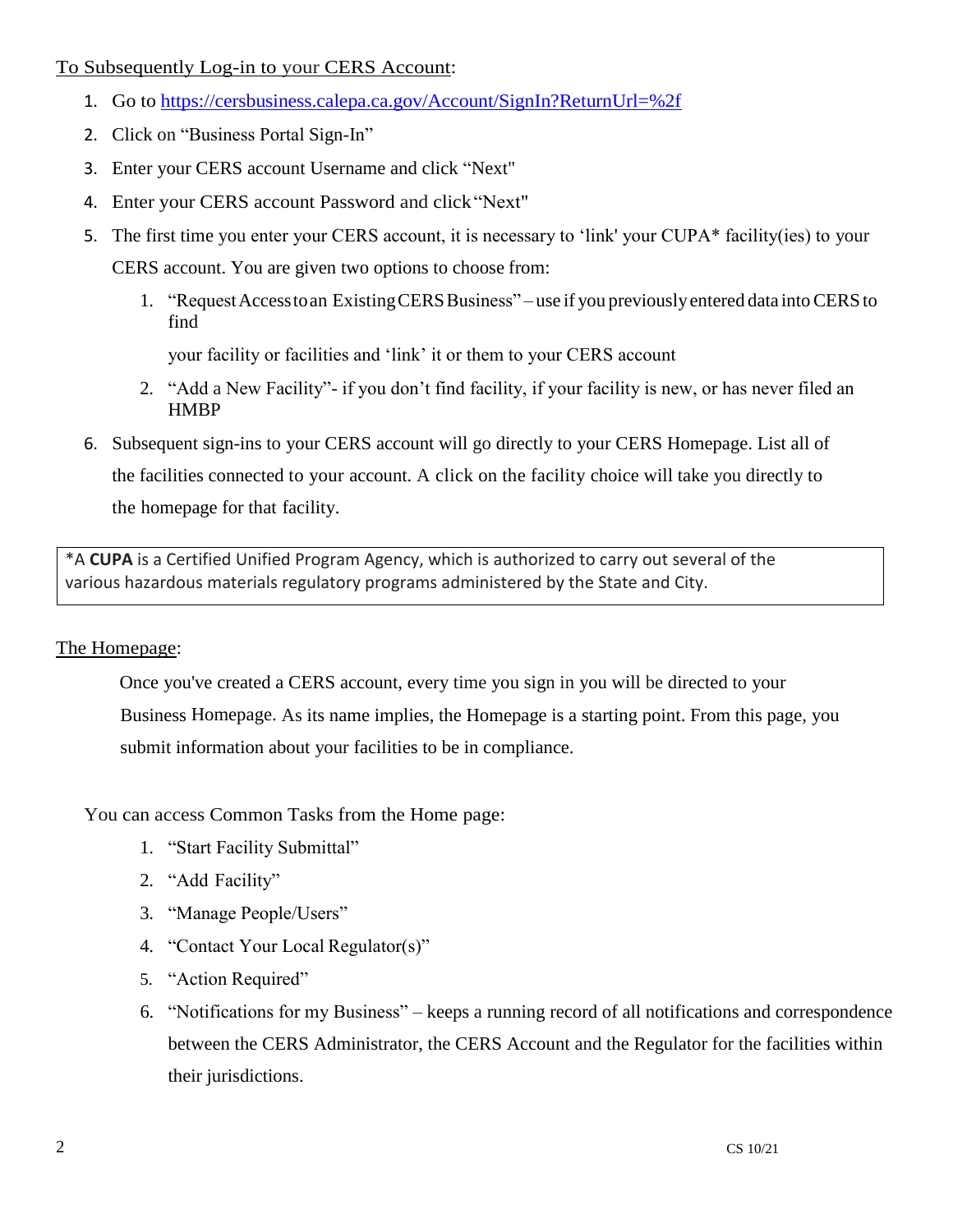#### Note:

Once on the homepage, click on the "People/Users" button and enter at least one additional Lead User. If for some reason one of the lead users is no longer with the business, another lead user may access the account to make the appropriate entries.

CERS screen button options:

- 1. *Start —* Click "New" to start *a* new submittal element.
- 2. *Edit* Click "Edit" to edit an existing submittal screen. This view shows any deficiencies and offers either a "Save" or "Cancel" option.
- 3. *Review*  Click on the "Screen name" (e.g.: "Business Owner"/ "Operator Identification") to review an existing submittal screen. Any item with a "red button" requires attention and will need to be addressed prior to submitting.

# Making Facility Submittals:

Making a facility submittal is the formal process of reporting Hazardous Material Business Plan documents to the CUPA and meets legal reporting requirements. CERS allows you to submit required information as a complete package or in sections, called Submittal Elements. The CERS submittal elements may or may not apply to your facility depending on your business activities. These elements are:

- 1. Facility Information (Business Activities and Owner/Operator Information)
- 2. Hazardous Materials Inventory and Map
- 3. Emergency Response and Training Plans
- 4. Underground Storage Tanks
- 5. Onsite Hazardous Waste Treatment Notification
- 6. Recyclable Materials Report
- 7. Remote Waste Consolidation Annual Notification
- 8. Hazardous Waste Tank Closure Certification
- 9. Aboveground Petroleum Storage Tanks
- 10. California Accidental Release Program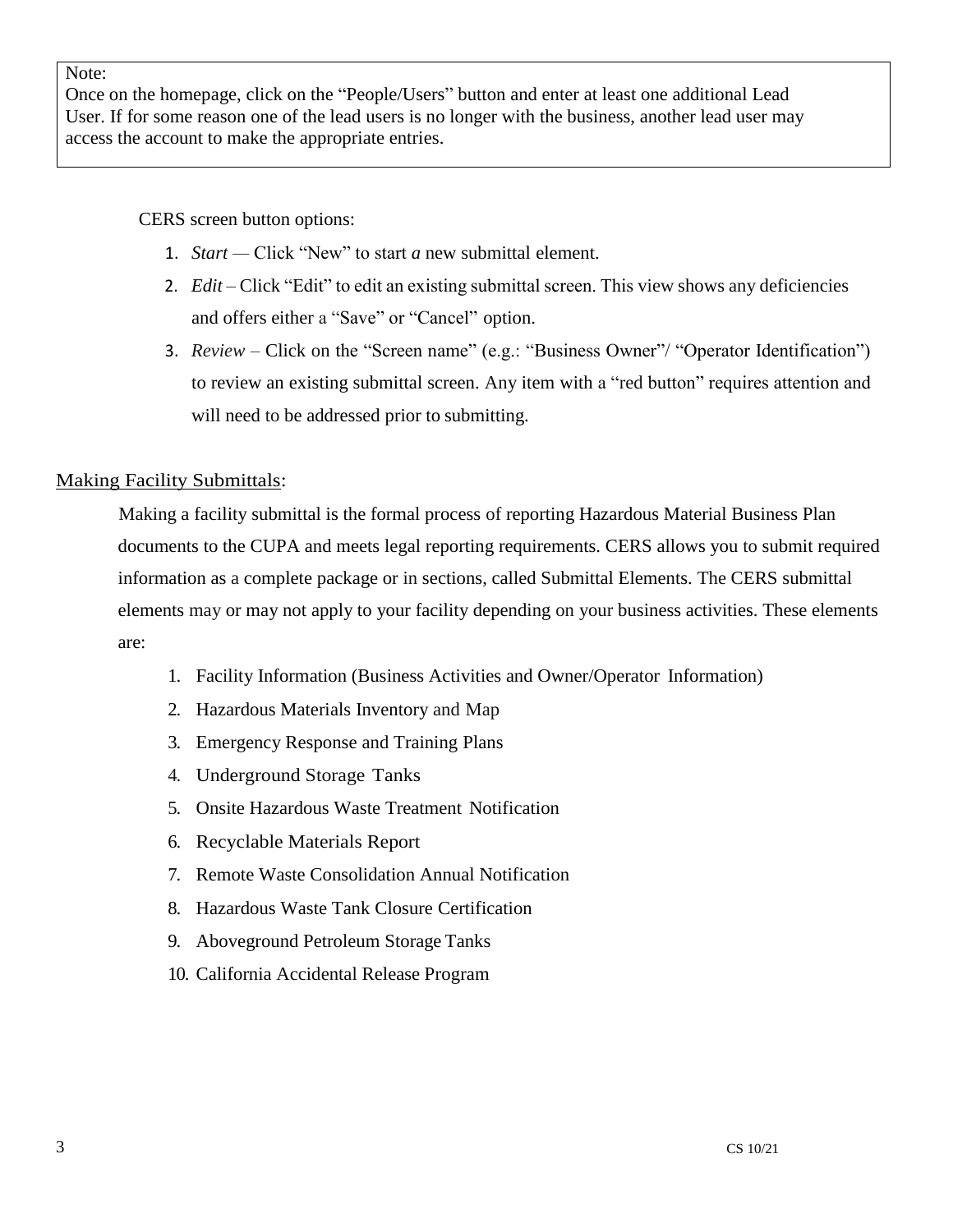#### **Important Note:**

The Business Activities/Facility Information submittal element: is the first section that every business needs to complete for their facility(s). The information you provide via this submittal element determines which other CERS submittal elements are applicable to the facility and what information you need to report. Based on your answers CERS will prompt you to complete one or more of these submittal elements. Because the City of Palo Alto requires **ANY** quantity of a hazardous material be reported, you will need to answer **'Yes'** to the first question. The required submittal requirements will be listed on the Home Page after clicking on the "Start/ Edit Submittal" button on a facility listed. The Business Activities/Facility Information submittal is required with **ANY** other submittal. The Business Activities/Facility Information is normally not submitted by itself, unless you are only updating that element and no other.

# To Begin Annual Facility Submittal:

- 1. Click the "Start Facility Submittal" link on the Common Task Bar of the Home Page
- 2. The next page lists the facilities associated with your business whether it is one or multiple. If you have multiple facilities, you can search for a specific facility. To begin a facility submittal, click the "Start/Edit Submittal" button.
- 3. From this page you prepare draft submittals to transmit to your local regulator(s). Make sure to review any status and guidance messages for your submittals by selecting the guidance icons. A stop sign shaped red icon alerts you if you need to review the submittal. If necessary, click on the "Review Needed" link for guidance.
- 4. Click the green "Start" button on the right side of the screen.
- 5. A "Start New Submittal" window will appear asking if you want to start your submittal from a previously submitted document or start your new submittal from scratch (if starting from scratch the new document will be blank, and you will need to fill in every field again).
- 6. Once an option is chosen, you will be brought to the Business Activities page. Here you can:
	- a. re-enter your data (if you choose "start from scratch"),
	- b. edit previously submitted data (if you choose to base your submittal on a previous submittal), or
	- c. submit the data if nothing has changed.
- 7. Click the "Save" button when you are ready to transmit the completed submittals to your local regulator(s).
- 8. After clicking the "Save" button, the next page will lead you to the "Business Owner/Operator Identification" page. Fill in the fields, then click "Save". When you submit a screen, both you and the relevant local agency receive an email confirmation.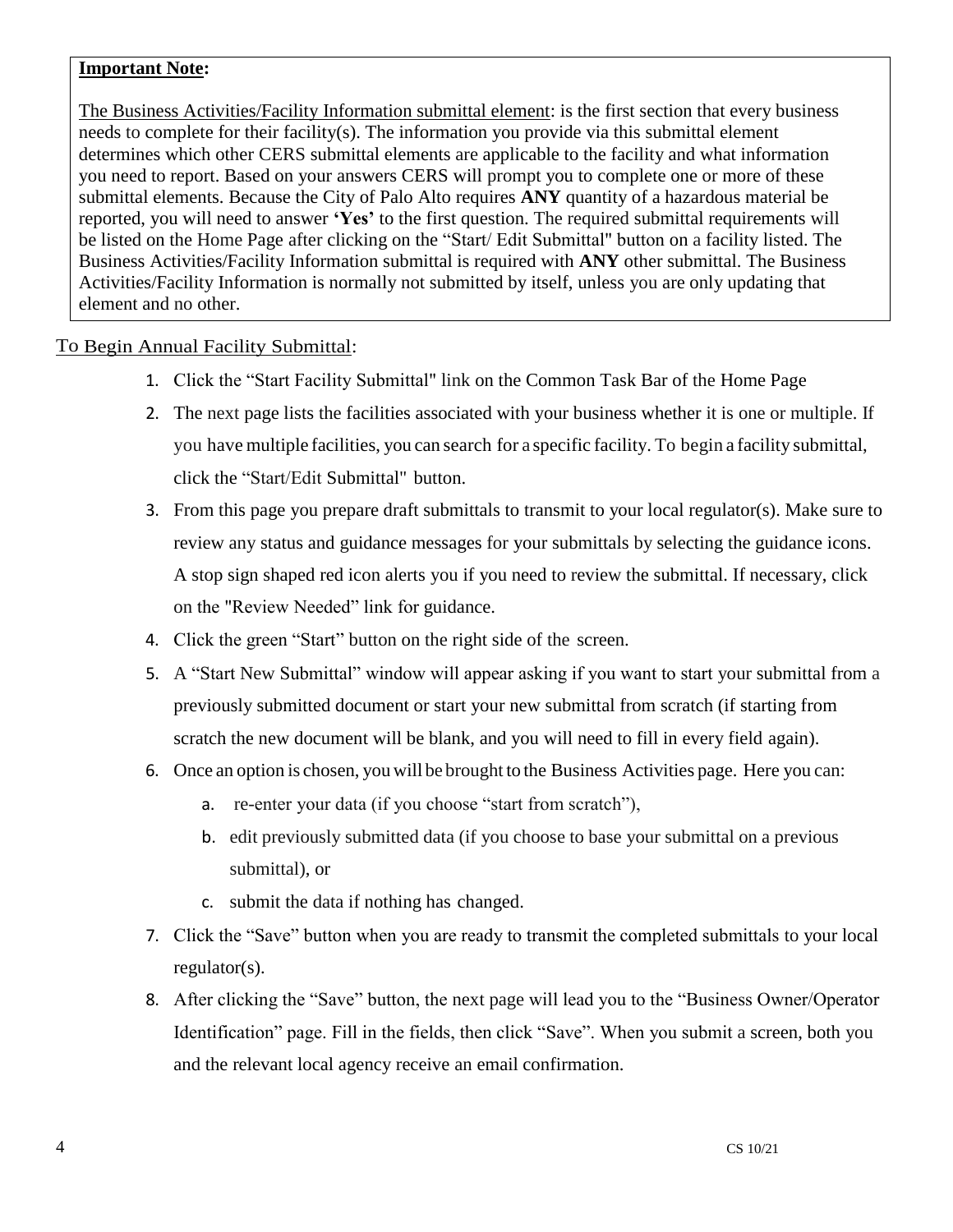#### Hazardous Materials Inventory:

- 1. There are two parts to this submittal element:
	- a. the Hazardous Materials Inventory page to be filled out completely
	- b. the Site Map document toupload
- 2. The icons on the left and the text on the right side of the screen alert you to what is needed; red text alerts you when something needs attention.
- 3. You must enter a separate inventory record for each hazardous material and hazardous waste that the facility handles. Quantities are subject to Hazardous Material Business Plan (HMBP) reporting requirements.
- 4. Hazardous materials at your facility are to be reported separately for each building or outside *storage* area, with separate entries for unique occurrences of physical state, storage temperature and storage pressure in the completed inventory. To begin, click on the "Start" box in the Hazardous Materials Inventory category. Again, you can select "Based upon by submittal of" or "From scratch".

#### Note:

For most facilities this information has been pre-loaded by your CUPA Agency. You will simply need to review the information for accuracy, make necessary changes, and submit the information.

- 5. If you need to add materials/chemicals that are not listed for your facility, you may click on the "Add Material" button. You will be directed to a chemical/material search screen. If you choose CERS Chemical Library as your search source, some sections are automatically filled in (e.g. Chemical Identification, Physical Properties and Chemical Hazard Classification). You need to complete the remaining sections— Inventory Location and Quantity, Inventory Storage Information, and Mixture Components. Once you complete that information, click the "Save" button.
- 6. One other submittal element is needed a Site Map, also called a Facility Map. The map should depict what material and where in the facility the hazardous materials are located. It does nothave to be a formal map but must be easily understood. These can be used by First Responders in an emergency.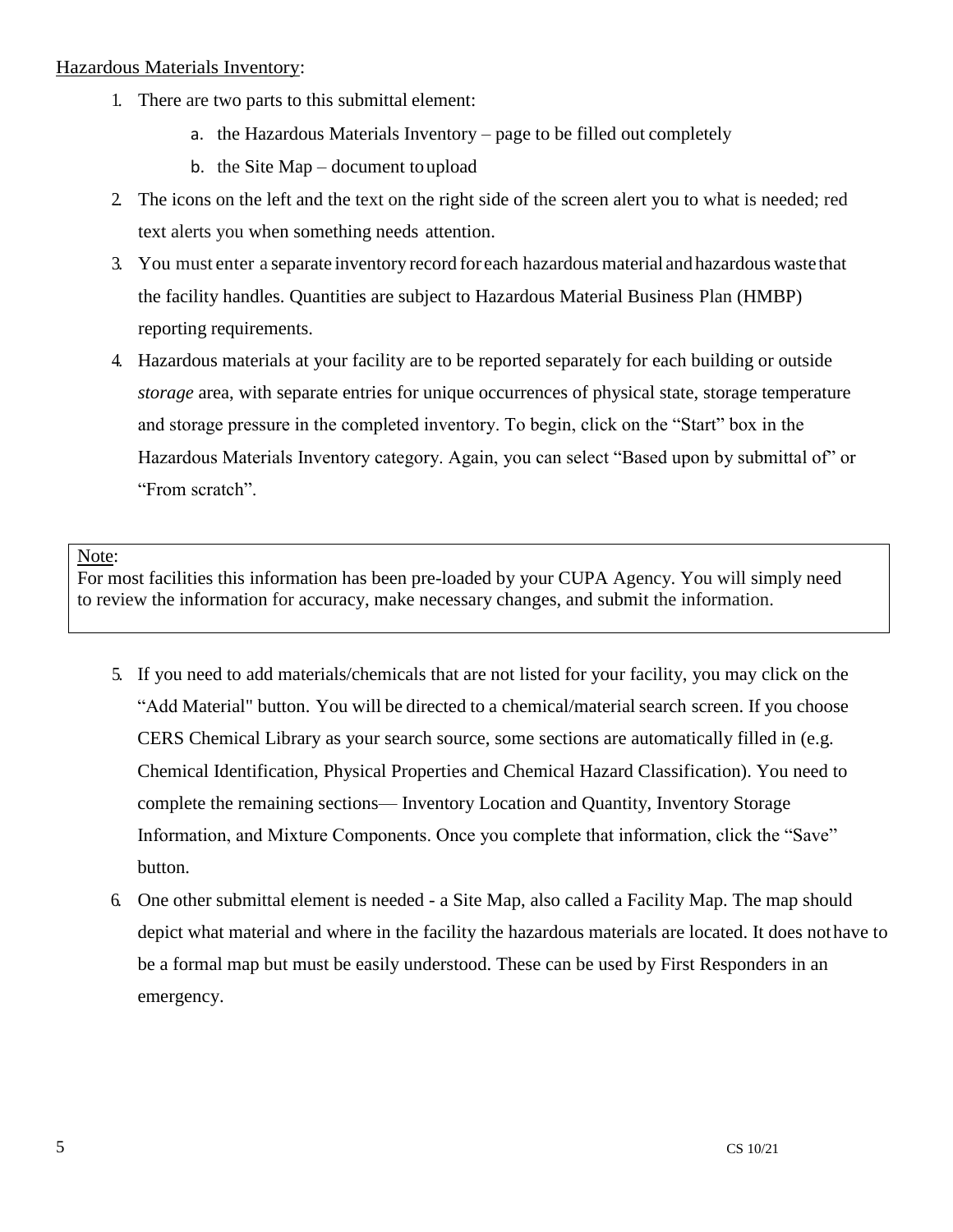#### Uploading Maps & Documents:

Some submittal elements, such as Site Maps, Emergency Response/Contingency Plan, Employee Training Plan, and Underground Storage Tank (UST) forms are uploaded into CERS rather than submitted by filling in data fields.

- 1. Three typical types of site maps to be uploaded are:
	- a. A general site plan that can include but is not limited to: the location of buildings, exterior storage facilities, permanent access ways, evacuation routes, parking lots, internal roads, chemical loading areas, equipment cleaning areas, storm and sanitary sewer accesses, emergency equipment and adjacent property uses.
	- b. A building floor plan that includes: hazardous materials storage areas within the building, rooms, doorways, corridors, means of egress and evacuation routes.
	- c. The Underground Storage Tank (UST) Monitoring Site Plan which indicates: the location of sumps, dispensers, sensors, underground storage tanks and other monitoring equipment.
- 2. Click "Upload Documents" on the Documents Options on the left side of thepage.
- 3. Click the "Choose File" button and search forthe document to be uploaded. (If the document is not available in a file already, scan and save the document to a file for uploading). If you are using the template from the CERS Website, save the completed template to a file on your computer for uploading retrieval.
- 4. Click the "Save & Finish" button to complete the upload.
- 5. Site maps and other documents including Underground Storage Tank (UST) forms such as Owner Statement of Designated UST Operator (DO) Compliance, UST Owner/Operator Written Agreement, Certification of Financial Responsibility, Consolidated Emergency Response/Contingency Plan Template, and the Monitoring Site Plan are required to be uploaded into CERS in the same manner included in the UST submittal element.

# **Important Note:**

You must submit/upload an emergency response/contingency plan for your facility. An optional template titled the "Consolidated Emergency Response/Contingency Plan Template" is available on the screen. Click on it and complete the open fields. Then save the document to your computer for uploading. This may be used to satisfy the Hazardous Materials Business Plans (HMBP) requirement.